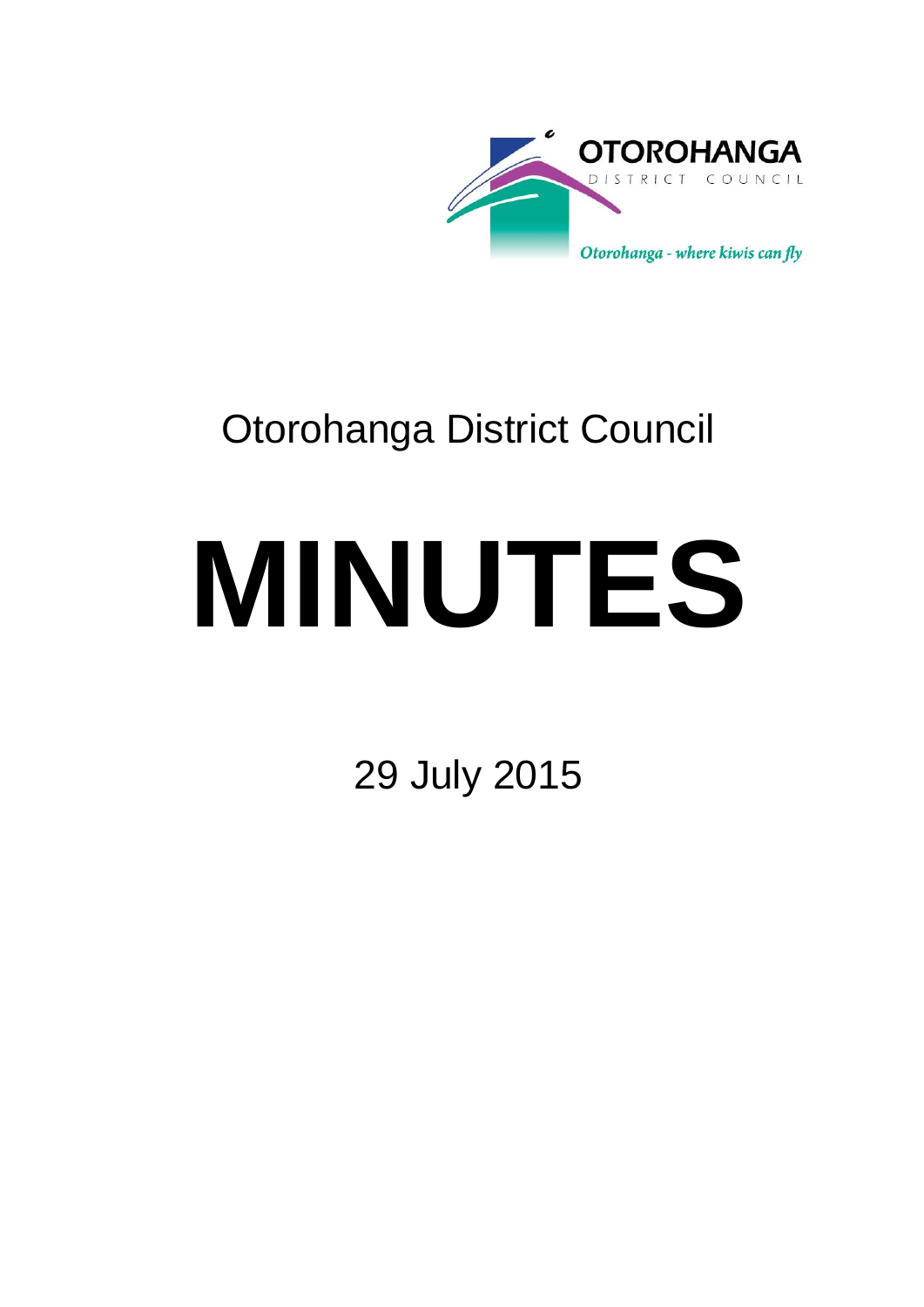### **OTOROHANGA DISTRICT COUNCIL**

29 July 2015

Minutes of an special meeting of the Otorohanga District Council held in the Council Chambers, Maniapoto St, Otorohanga on Tuesday 29 July 2015 commencing at 10.25 am.

## **MINUTES**

Minutes are unconfirmed and subject to amendment at the next meeting of Council.

#### **ORDER OF BUSINESS:**

| <b>ITEM</b>            | <b>PRECIS</b>                                 | <b>PAGE</b> |
|------------------------|-----------------------------------------------|-------------|
| <b>PRESENT</b>         |                                               |             |
| IN ATTENDANCE          |                                               | 1           |
| <b>APOLOGIES</b>       |                                               | 1           |
| <b>REPORTS</b>         |                                               | 1           |
| Item $228$             | WAIKATO PLAN AGREEMENT AND TERMS OF REFERENCE | 1           |
| <b>MEETING CLOSURE</b> |                                               | 1           |